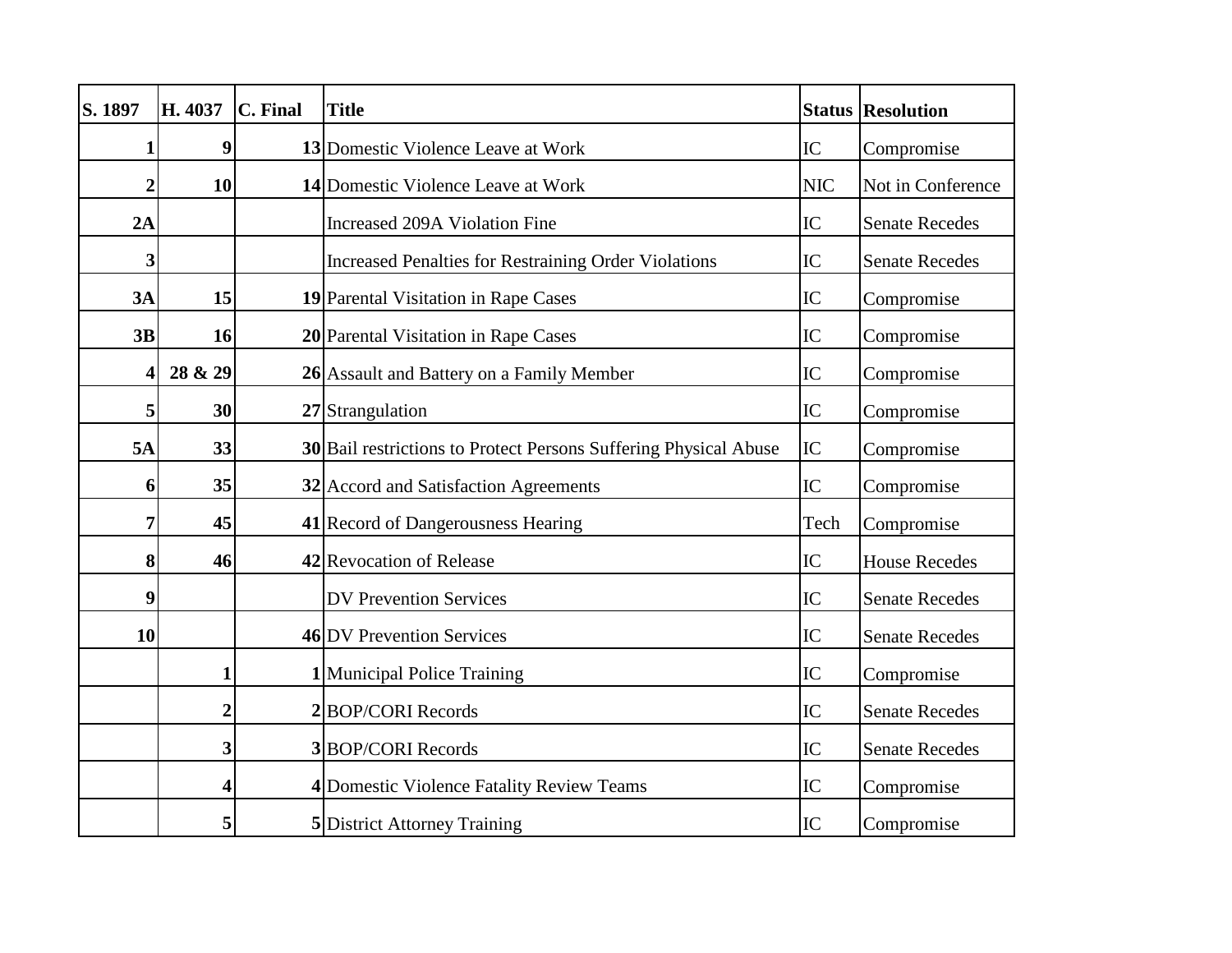| S. 1897 | H. 4037 | C. Final | <b>Title</b>                                                            |    | <b>Status Resolution</b> |
|---------|---------|----------|-------------------------------------------------------------------------|----|--------------------------|
|         |         |          | Confidentiality for Domestic Violence Victims- Police                   |    |                          |
|         | 6       |          | 7 Records                                                               | IC | <b>Senate Recedes</b>    |
|         | 7       |          | 8 Confidentiality for Domestic Violence Victims-Police Logs             | IC | <b>Senate Recedes</b>    |
|         | $7A-G$  |          | 10, 11, $12$ Defensive Sprays                                           | IC | Compromise               |
|         | 8       |          | 9 Health Care Provider Training                                         | IC | Compromise               |
|         | 11      |          | 15 Modifying Existing Support and Custody Orders                        | IC | <b>Senate Recedes</b>    |
|         | 12      |          | 16 Modifying Existing Support and Custody Orders                        | IC | Compromise               |
|         | 13      |          | 17 Batter's Intervention Information                                    | IC | <b>Senate Recedes</b>    |
|         | 14      |          | 18 Batter's Intervention Program and CWOF                               | IC | <b>Senate Recedes</b>    |
|         | 17      |          | 21 Trial Court Domestic Violence Training                               | IC | Compromise               |
|         | 18      |          | 22 Jurisdiction for Strangulation and Kidnapping                        | IC | <b>Senate Recedes</b>    |
|         | 19      |          | Assessments Imposed by Courts                                           | IC | <b>House Recedes</b>     |
|         | 20      |          | Assessments Imposed by Courts                                           | IC | <b>House Recedes</b>     |
|         | 21      |          | Assessments Imposed by Courts                                           | IC | <b>House Recedes</b>     |
|         | 22      |          | 23 Domestic Violence Surcharge                                          | IC | Compromise               |
|         | 23      |          | 24 Assessment Alternatives                                              | IC | Compromise               |
|         | 24      |          | 25 Victim and Witness Assessment                                        | IC | <b>Senate Recedes</b>    |
|         | 25      |          | Domestic and Sexual Violence Prevention and Victim<br>6 Assistance Fund | IC | Compromise               |
|         | 26      |          | Repeal of Section 14 of Ch. 258B                                        | IC | <b>House Recedes</b>     |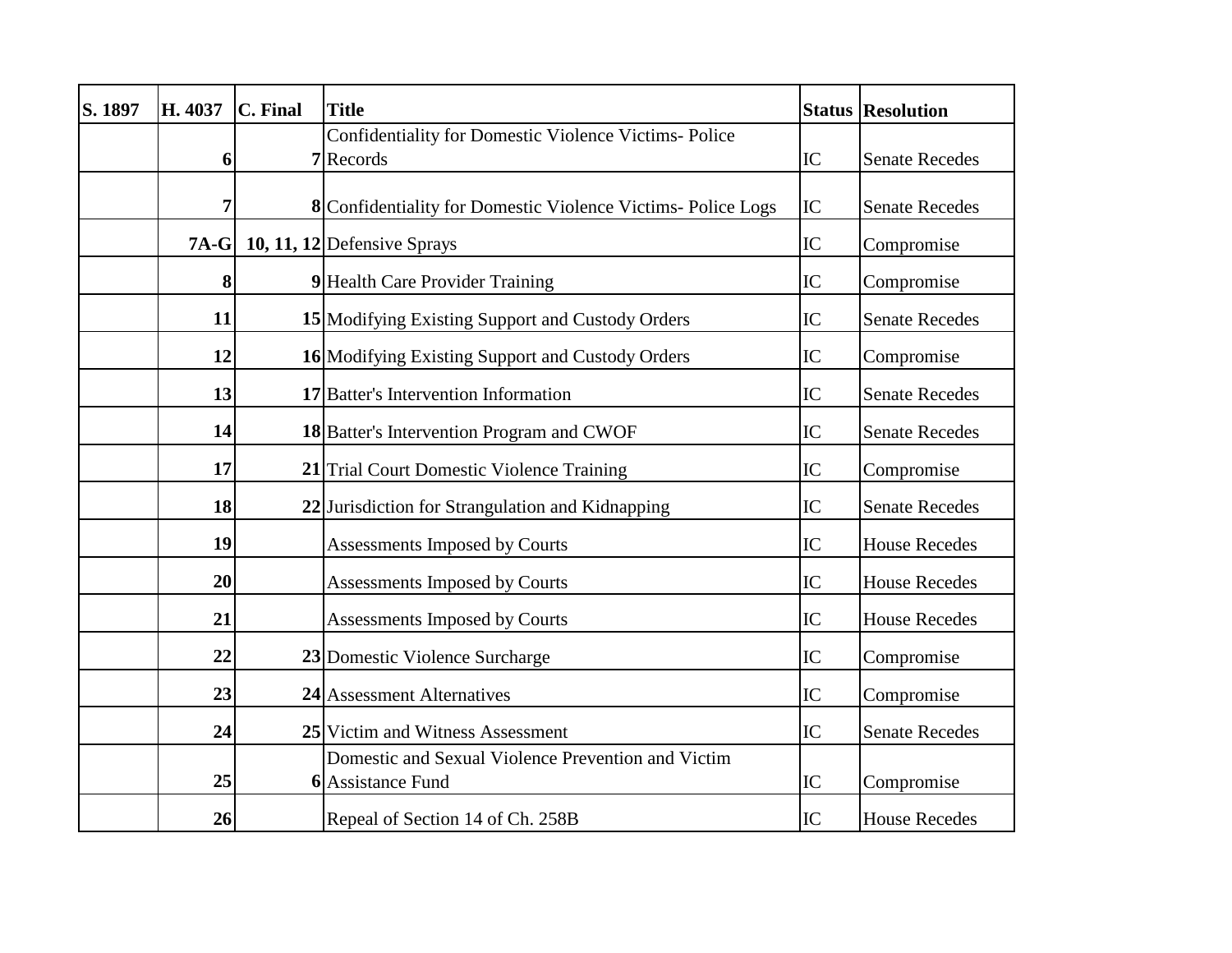| S. 1897 | H. 4037 | C. Final | <b>Title</b>                                                                               |    | <b>Status Resolution</b> |
|---------|---------|----------|--------------------------------------------------------------------------------------------|----|--------------------------|
|         | 27      |          | Domestic Violence Against the Elderly or Disabled                                          | IC | <b>House Recedes</b>     |
|         | 31      |          | 28 Bail for Fugitives                                                                      | IC | <b>Senate Recedes</b>    |
|         | 32      |          | 29 Bail Statute                                                                            | IC | <b>Senate Recedes</b>    |
|         | 34      |          | 31 Domestic Violence Offense Conditions for Bail                                           | IC | <b>Senate Recedes</b>    |
|         | 36      |          | 33 Abuse Allegations                                                                       | IC | Compromise               |
|         | 37      |          | 34 Domestic Violence Offense Conditions for Bail                                           | IC | <b>Senate Recedes</b>    |
|         | 38      |          | 35 Domestic Violence Offense Conditions for Bail                                           | IC | <b>Senate Recedes</b>    |
|         | 39      |          | Conditions for Bail at Dangerousness Hearing                                               | IC | <b>House Recedes</b>     |
|         | 40      |          | 36 Detention Following Dangerousness Hearing                                               | IC | <b>Senate Recedes</b>    |
|         | 41      |          | 37 Witness at Dangerousness Hearing                                                        | IC | Compromise               |
|         | 42      |          | <b>38</b> Evidence at Dangerousness Hearing                                                | IC | <b>Senate Recedes</b>    |
|         | 43      |          | <b>39 Reopening Bail Hearings</b>                                                          | IC | Compromise               |
|         | 44      |          | Victim Safety Determinations Following Dangerousness<br>40 Hearing                         | IC | <b>Senate Recedes</b>    |
|         | 47      |          | 43 Standardizing the BOP/CORI Information                                                  | IC | <b>Senate Recedes</b>    |
|         | 48      |          | 44 Disseminating Domestic Violence Prevention Information                                  | IC | <b>Senate Recedes</b>    |
|         | 49      |          | 45 Domestic Violence Educational materials for Grades 9-12                                 | IC | <b>Senate Recedes</b>    |
|         | 50      |          | Domestic Violence/Teen Dating Violence Education                                           | IC | <b>House Recedes</b>     |
|         | 51      |          | <b>Excess Funds from Domestic Violence Prevention and Victim</b><br><b>Assistance Fund</b> | IC | <b>House Recedes</b>     |
|         | 52      |          | Domestic Violence Pilot Initiative                                                         | IC | <b>House Recedes</b>     |